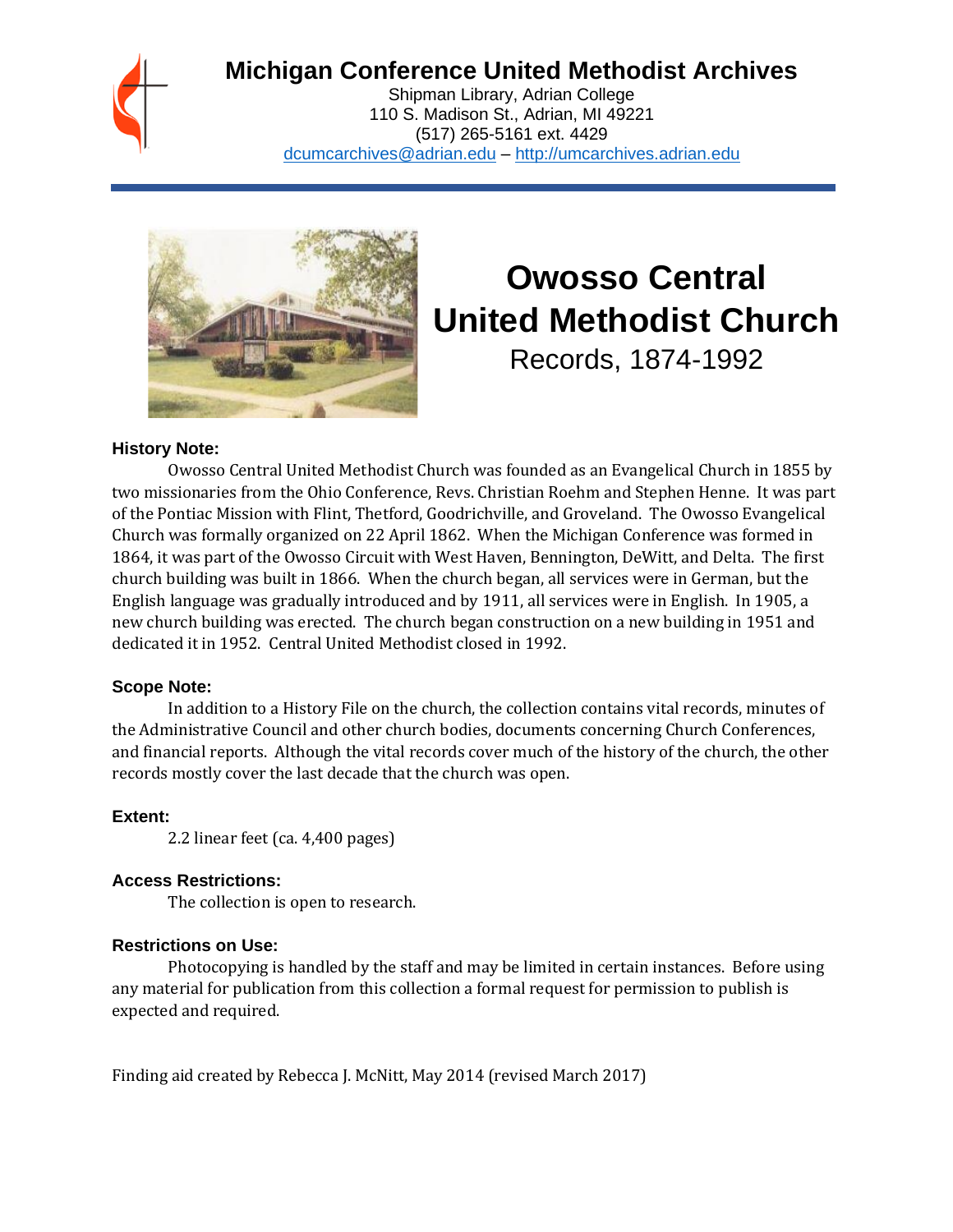#### **Appointments List**

- 1864-1866: John Meck
- 1866-1868: John M. Haug
- 1868-1869: Christian Ude
- 1869-1870: Christian Ude & Christian F. Weisbrod
- 1870-1871: Christian F. Weisbrod & Christoph Roehm
- 1871-1872: Christoph Roehm & Joseph Long
- 1872-1873: Lewis Brumm & John M. Fuchs
- 1873-1874: John M. Fuchs & J. George Haller Sr.
- 1874-1876: Stephen Henne
- 1876-1877: Abraham Frye & John Orth
- 1877-1879: Frederick Schweitzer
- 1879-1882: Lewis Brumm
- 1882-1885: John M. Fuchs
- 1885-1888: Joseph K. Pontius
- 1888-1890: Ernest H. Hess
- 1890-1893: Lewis Brumm
- 1893-1896: Henry T. Strauch
- 1896-1898: John Schmaus
- 1898-1900: William F. Vogel
- 1900-1901: William F. Vogel & J. Adolph Halmhuber
- 1901-1905: William Berge
- 1905-1906: Albert R. Fischer
- 1906-1910: Philip H. Pohly
- 1910-1913: Charles C. Staffeld
- 1913-1917: Albert Ostroth
- 1917-1919: Albert H. Butzbach
- 1919-1921: Charles Rodesiler
- 1921-1922: Charles Rodesiler & Carl H. Trueschel
- 1922-1923: Charles A. Sanders & Carl H. Trueschel
- 1923-1924: Charles A. Sanders & Earnest Haines
- 1924-1925: Charles A. Sanders & Edward Young
- 1925-1926: Edward Young & Henry W. Link
- 1926-1931: Henry W. Link
- 1931-1939: Fred W. Fall
- 1939-1943: Edward F. Bailey
- 1943-1946: Maurice C. Beers
- 1946-1951: Glenn B. Ball
- 1951-1960: LeRoy E. "Roy"
- 1960-1966: Marvin R. Jewell
- 1966-1970: Robert E. Betts
- 1970-1973: Thomas Wood
- 1973-1977: Horace Murry
- 1977-1980: Max Weeks
- 1980-1980: Marvin Jewell
- 1980-1986: Lois Glenn
- 1986-1990: James Britt
- 1990-1992: Linda Donelson